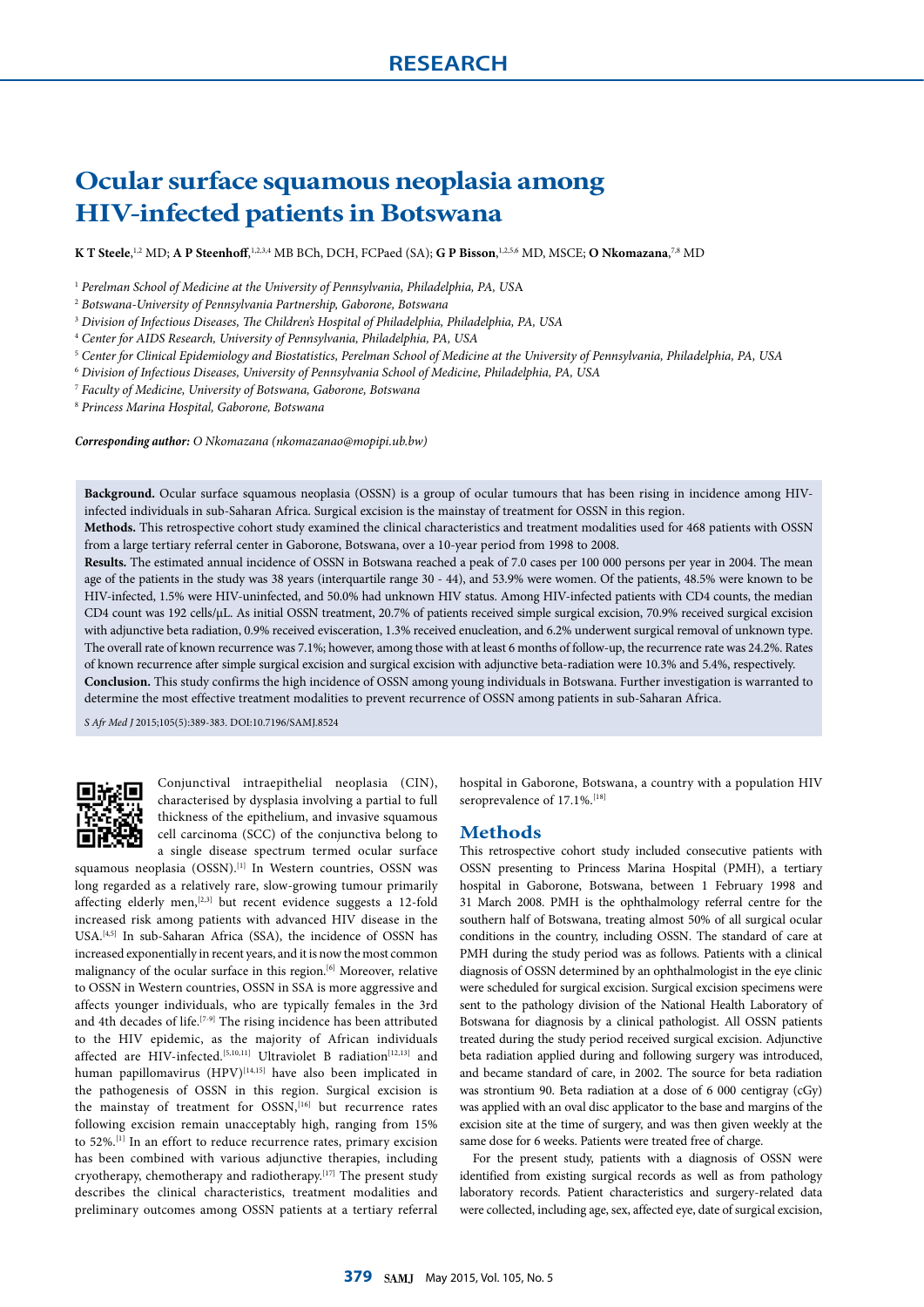clinical diagnosis and histological diagnosis. Primary treatment modality was determined either from surgery records in cases where a special surgery was used (e.g. evisceration, enucleation) or based on the date of surgical excision of OSSN. The first cohort included patients who received simple surgical excision for OSSN during the time period 1 February 1998 - 31 December 2001. The second cohort included patients who received excision with adjunctive beta radiation during the time period 1 January 2003 - 31 March 2008. Patients treated during the year 2002 were not included in either cohort, as it could not be determined whether these patients received adjunctive beta radiation or not. Patients were categorised as having CIN/dysplasia or invasive SCC of the conjunctiva based on the histological diagnosis from the pathology laboratory records. Duration of follow-up was based on visits to the ophthalmology clinic determined from the clinic's records. HIV-related variables, including CD4 count, viral load and highly active antiviral therapy (HAART) status, were collected from Meditech, the computerised medical record system in place at PMH since 2004. Recurrence was defined as a repeat diagnosis of OSSN in the same eye after treatment of OSSN with surgical excision. We continued to monitor for recurrences in the pathology and surgery records through to 31 March 2009, all study patients being followed up for recurrences for a minimum of 12 months. Given that PMH is the ophthalmology referral centre for the southern half of Botswana, the estimated annual incidence of OSSN was calculated using half of the population of Botswana as the at-risk population. Sensitivity analyses were performed varying the proportion of the population treated at PMH from 25% to 75% to determine an upper and lower limit of the annual incidence estimate. The total population of Botswana according to the World Bank was used for these calculations.[19]

Statistical analyses were performed using STATA version 9.1 (USA). The study was approved by the Health Research and Development Committee of Botswana's Ministry of Health as well as the institutional review boards at PMH and the University of Pennsylvania.

#### **Results**

During the 10-year period 1998 - 2007, 468 patients were treated for OSSN by surgical excision at PMH. The estimated annual incidence of OSSN in Botswana increased over the study period from 2.6 (range 1.0 - 5.3) cases per 100 000 persons in 1998 to a peak of 7.0 (range 4.7 - 14.0) per 100 000 in 2004 (Fig. 1). The demographics



*Fig. 1. Estimated annual incidence of OSSN per 100 000 persons in Botswana, 1998 - 2007.*

and baseline clinical characteristics of the study population as well as the treatment modalities used are presented in Table 1. The mean age of the patients in the study was 38 years (interquartile range (IQR) 30 - 44), and the majority (53.9%) were women.

The HIV status and median CD4 count of patients in the study are presented in Table 1. Of the 180 (38.5%) HIV-infected patients who had CD4 counts available during the study period, 85 (47.2%) had CD4 counts <200 cells/µL and 152 (84.4%) had CD4 counts <400 cells/µL. Forty-three of the 150 patients (28.7%) with viral loads available had unsuppressed viral loads (>1 000 copies/ mL). Of the 85 patients with CD4 counts  $\langle$ 200 cells/ $\mu$ L at any time during the study period (who would have been eligible for free HAART according to Botswana's HIV guidelines at the time), 17 (20.0%) were on HAART prior to OSSN surgery, 13 (15.3%) were initiated on HAART within 1 year after surgery, 9 (10.6%) were initiated on HAART later in the study period, and 46 (54.1%) had no evidence of HAART initiation during the study period.

Five of the 7 (71.4%) confirmed HIVuninfected patients were under the age of 45, and 6 (85.7%) were female. Two of the HIV-uninfected patients were diagnosed with CIN/dysplasia and 1 with SCC, and 4 had no histological diagnosis available. All HIV-uninfected patients were treated with adjunctive beta radiation, and none experienced recurrences during the study period.

Of all 468 patients, 33 (7.1%) experienced known recurrences during the study period. Baseline clinical characteristics and initial treatments of patients who experienced recurrences are presented in Table 1 and data pertaining to timing and treatment of recurrences in Table 2. The mean age of patients who experienced recurrences was 36 years (IQR 29 - 41), and 20 of the 33 patients (60.6%) who experienced recurrences were women. The median time to recurrence was 6 months (IQR 2 - 17).

Only approximately half of the study patients (*n*=247, 52.7%) had documented ophthalmology clinic follow-up (mean duration of follow-up 13 months, IQR 1 - 21 months) and only 95 patients (20.3%) had at least 6 months of follow-up. Among patients with at least 6 months of follow-up, 23 (24.2%) had one or more recurrences. While 10 of 97 patients (10.3%) treated with surgical excision alone and 18 of 332 (5.4%) treated with adjunctive beta radiation experienced recurrences, the actual recurrence rates in this population are therefore probably higher.

### **Discussion**

This study of OSSN patients in Botswana contributes to the growing literature documenting the rising incidence of OSSN in SSA and its association with the HIV epidemic. The estimated annual incidence of OSSN in Botswana has risen from 0.13 (range 0.09 - 0.27) cases per 100 000 persons in 1993<sup>[20]</sup> to a peak of 7.6 (range 5.0 -15.1) per 100 000 in 2004. This estimated incidence rate, which may be an underrepresentation of the true incidence rate, is high even for SSA, as estimated incidences of OSSN from other countries in the region are 2.2/100 000 persons in Tanzania and 2.1/100 000 in Uganda.<sup>[21,22]</sup> These differences in OSSN incidence may reflect differences in HIV prevalence; Botswana has an estimated adult HIV prevalence of 23.0%, whereas the estimated adult HIV prevalences in Tanzania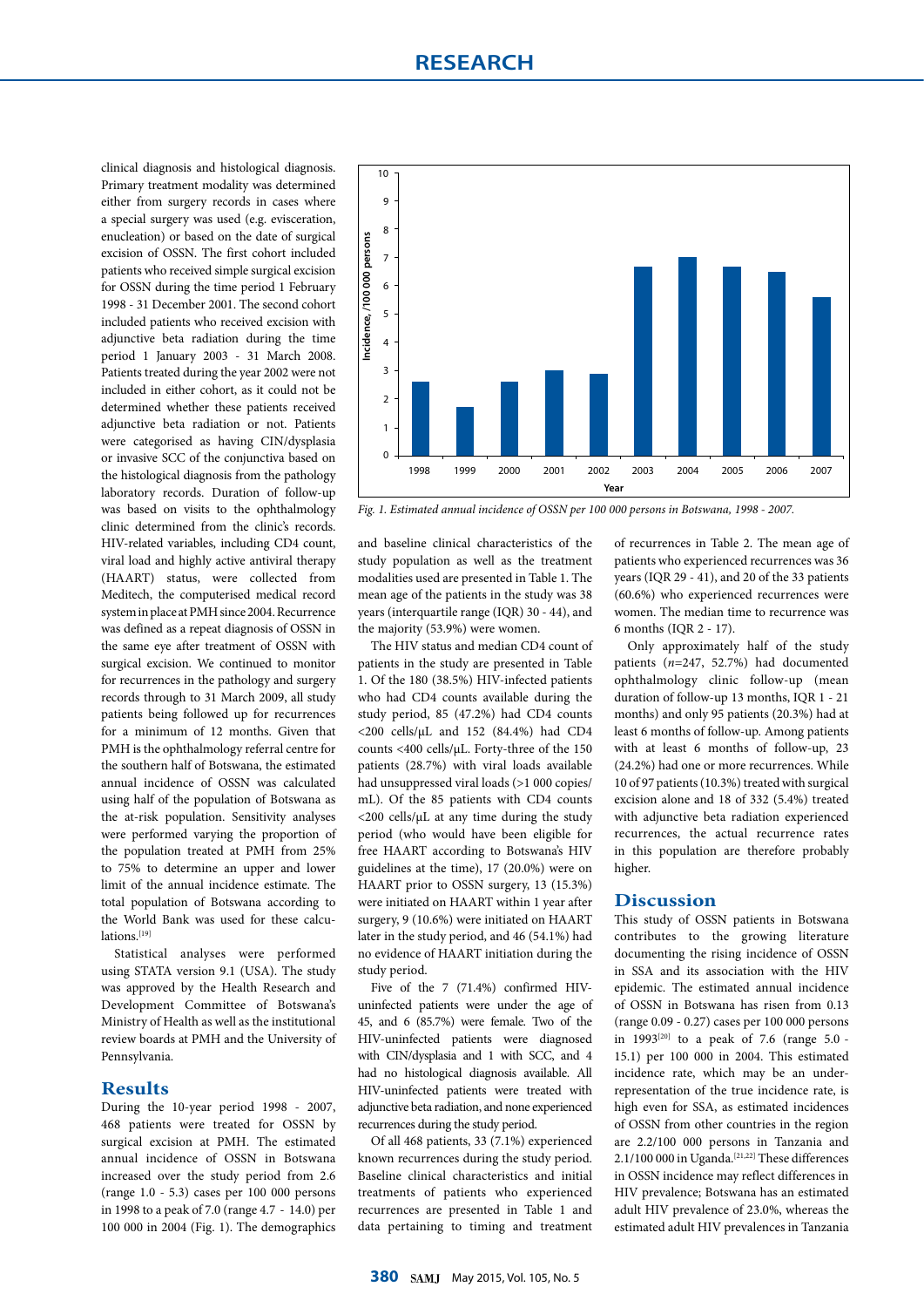| Table 1. Characteristics of patients treated for OSSN at PMH, February 1998 - March 2008 |                 |                          |                         |  |  |
|------------------------------------------------------------------------------------------|-----------------|--------------------------|-------------------------|--|--|
| Characteristic                                                                           | Total $(N=468)$ | Recurrence $(N=33)$      | No recurrence $(N=435)$ |  |  |
| Age group (years), n (%)                                                                 |                 |                          |                         |  |  |
| $<$ 20                                                                                   | 14(3.0)         |                          | 14(3.2)                 |  |  |
| $20 - 29$                                                                                | 86 (18.4)       | 9(27.3)                  | 77 (17.7)               |  |  |
| $30 - 39$                                                                                | 177 (37.8)      | 14 (42.4)                | 163(37.5)               |  |  |
| $40 - 49$                                                                                | 104(22.2)       | 8(24.3)                  | 96(22.0)                |  |  |
| $50 - 59$                                                                                | 34(7.3)         | 1(3.0)                   | 33(7.6)                 |  |  |
| 60-69                                                                                    | 14(3.0)         | 1(3.0)                   | 13(3.0)                 |  |  |
| ${\geq}70$                                                                               | 14(3.0)         |                          | 14(3.2)                 |  |  |
| Unknown                                                                                  | 25(5.3)         |                          | 25(5.8)                 |  |  |
| Gender, $n$ (%)                                                                          |                 |                          |                         |  |  |
| Male                                                                                     | 185(39.5)       | 13 (39.4)                | 172(39.6)               |  |  |
| Female                                                                                   | 252(53.9)       | 20(60.6)                 | 232(53.3)               |  |  |
| Unknown                                                                                  | 31(6.6)         |                          | 31(7.1)                 |  |  |
| Eye affected                                                                             |                 |                          |                         |  |  |
| Right                                                                                    | 186 (39.7)      | 16(48.5)                 | 170(39.1)               |  |  |
| Left                                                                                     | 172(36.8)       | 14 (42.4)                | 158 (36.3)              |  |  |
| Both                                                                                     | 4(0.9)          |                          | 4(0.9)                  |  |  |
| Unknown                                                                                  | 106(22.6)       | 3(9.1)                   | 103(23.7)               |  |  |
| HIV status, $n$ (%)                                                                      |                 |                          |                         |  |  |
| Positive                                                                                 | 227 (48.5)      | 22(66.7)                 | 205(47.1)               |  |  |
| Negative                                                                                 | 7(1.5)          | $\overline{\phantom{a}}$ | 7(1.6)                  |  |  |
| Unknown                                                                                  | 234(50.0)       | 11(33.3)                 | 223 (51.3)              |  |  |
| CD4 count within 1 year of OSSN excision (cells/µL), median (IQR)                        | 192 (122 - 288) | $153(76 - 221)$          |                         |  |  |
| CD4 count <100 cells/ $\mu$ L, $n$ (%)                                                   | 42(9.0)         | 6(18.2)                  | 36(8.3)                 |  |  |
| CD4 count 101 - 200 cells/µL, n (%)                                                      | 43(9.2)         | 3(9.1)                   | 40(9.2)                 |  |  |
| CD4 201-400 cells/µL, n (%)                                                              | 67(14.3)        | 5(15.2)                  | 62 (14.3)               |  |  |
| CD4 > 400 cells/ $\mu$ L, <i>n</i> (%)                                                   | 28(6.0)         | 3(9.1)                   | 25(5.7)                 |  |  |
| CD4 count unknown                                                                        | 288 (61.5)      | 16(48.4)                 | 272 (62.5)              |  |  |
| HAART status, $n$ (%) of confirmed HIV-infected patients                                 |                 |                          |                         |  |  |
| On HAART prior to initial OSSN surgery                                                   | 39 (17.2)       | 3(13.6)                  | 36 (17.6)               |  |  |
| Initiated on HAART after initial OSSN surgery                                            | 60 (26.4)       | 9(40.9)                  | 51(24.9)                |  |  |
| HAART status unknown                                                                     | 128(56.4)       | 10(45.5)                 | 118 (57.5)              |  |  |
| Initial histological diagnosis by pathologist, $n$ (%)                                   |                 |                          |                         |  |  |
| SCC of conjunctiva                                                                       | 162(34.6)       | 15(45.4)                 | 147 (33.8)              |  |  |
| SCC of conjunctiva                                                                       | 102(21.8)       | 15(45.4)                 | 87 (20.0)               |  |  |
| Well-differentiated SCC of conjunctiva                                                   | 38(8.1)         |                          | 38 (8.7)                |  |  |
| Moderately differentiated SCC of conjunctiva                                             | 4(0.9)          |                          | 4(0.9)                  |  |  |
| Superficial /surface SCC of conjunctiva                                                  | 18(3.8)         |                          | 18(4.1)                 |  |  |
| Dysplasia/CIN                                                                            | 124(26.5)       | 5(15.2)                  | 119(27.3)               |  |  |
| Carcinoma in situ                                                                        | 15(3.2)         | 2(6.1)                   | 13(3.0)                 |  |  |
| Severe dysplasia                                                                         | 34(7.3)         |                          | 34 (7.8)                |  |  |
| Moderate to severe dysplasia                                                             | 14(3.0)         |                          | 14(3.2)                 |  |  |
| Moderate dysplasia                                                                       | 34(7.3)         | 3(9.1)                   | 31(7.1)                 |  |  |
| Mild to moderate dysplasia                                                               | 16(3.4)         | $\overline{\phantom{a}}$ | 16(3.7)                 |  |  |
| Mild dysplasia                                                                           | 6(1.3)          |                          | 6(1.4)                  |  |  |
| Ocular surface squamous neoplasia                                                        | 5(1.0)          |                          | 5(1.1)                  |  |  |
| Conjunctival neoplasm not confirmed by biopsy                                            | 182 (38.9)      | 13 (39.4)                | 169(38.9)               |  |  |
|                                                                                          |                 |                          | Continued               |  |  |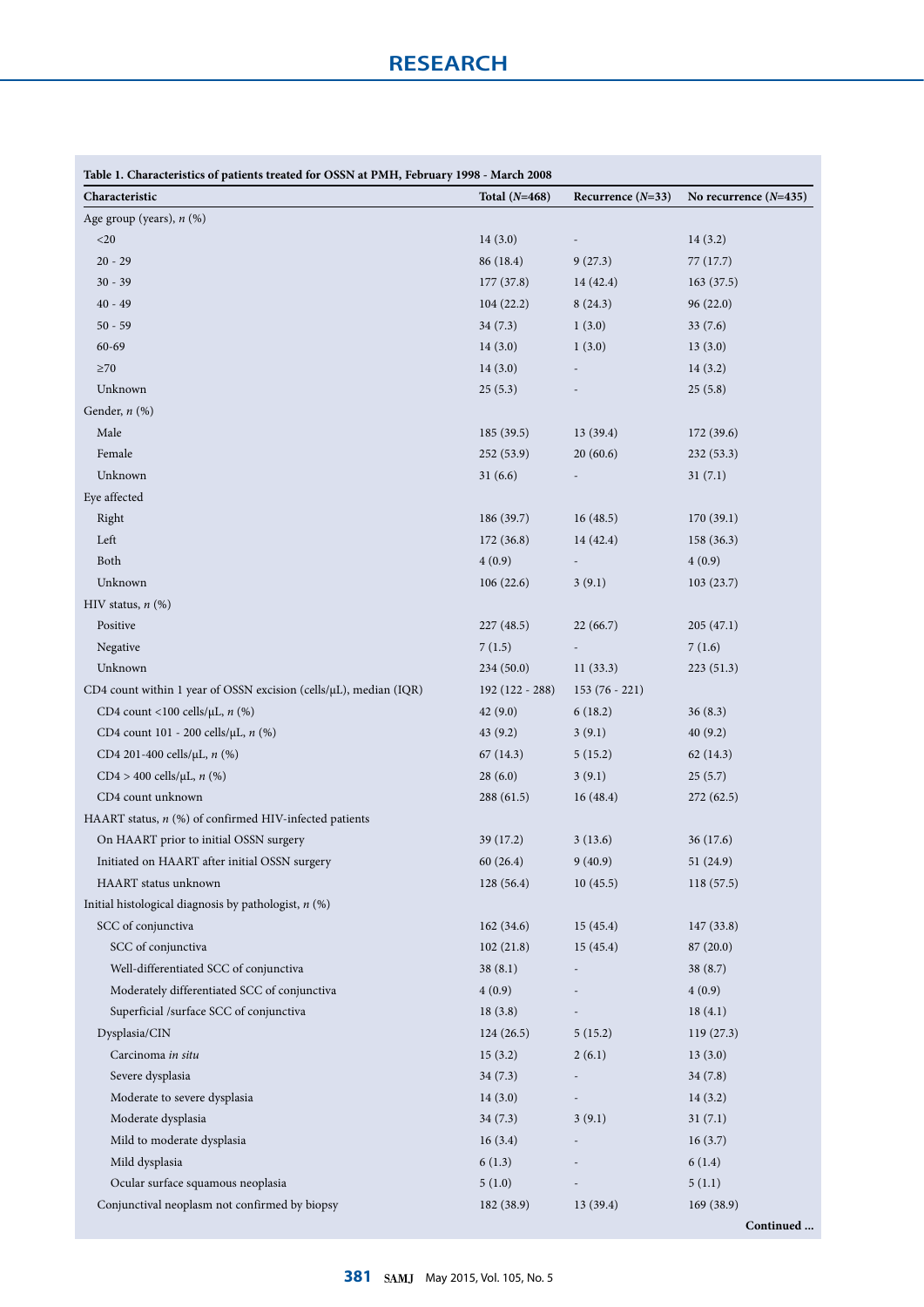| Characteristic                       | Total $(N=468)$ | Recurrence $(N=33)$ | No recurrence $(N=435)$ |
|--------------------------------------|-----------------|---------------------|-------------------------|
| Initial OSSN surgery, $n$ (%)        |                 |                     |                         |
| Simple excision                      | 97(20.7)        | 10(30.3)            | 87(20.0)                |
| Excision + adjunctive beta radiation | 332 (70.9)      | 18(54.6)            | 314(72.2)               |
| Evisceration                         | 4(0.9)          | 1(3.0)              | 3(0.7)                  |
| Enucleation/eye removal              | 6(1.3)          | 1(3.0)              | 5(1.1)                  |
| Unknown surgery (during year 2002)   | 29(6.2)         | 3(9.1)              | 26(6.0)                 |

**Table 2. Recurrences among OSSN patients (***N***=33) treated at PMH, 1998 - 2008** 

| Characteristic                        | n(%)     |
|---------------------------------------|----------|
| OSSN recurrences per patient          |          |
| 1                                     | 26(78.8) |
| $\overline{2}$                        | 5(15.2)  |
| 3                                     | 1(3.0)   |
| 5                                     | 1(3.0)   |
| Time to first OSSN recurrence (years) |          |
| $\leq$ 1                              | 22(66.7) |
| $1 - 2$                               | 9(27.3)  |
| $2 - 3$                               | 2(6.0)   |
| Treatment of OSSN recurrence          |          |
| Simple excision                       | 8(18.2)  |
| Excision + adjunctive beta radiation  | 30(68.2) |
| Evisceration                          | 3(6.8)   |
| Enucleation/eye removal               | 3(6.8)   |
|                                       |          |

and Uganda are 5.1% and 7.2%, respectively.[23,24] In accordance with the assertion that the rising incidence of OSSN in African countries is related to the HIV epidemic, studies from this region have reported high rates of HIV seropositivity among OSSN patients, ranging from 71% to 92%.[25-27] In the present study, 97.0% of patients with HIV tests available were HIV seropositive, though HIV status was unknown for 50.0% of patients in the study. Alternatively, the rising incidence of OSSN may be related in part to increased rates of detection of OSSN over time.

In keeping with previous studies from Africa, $[2,21]$  the majority of OSSN patients in Botswana were in the 3rd, 4th or 5th decade of life. The mean age of OSSN patients in our Botswana patient population was 38 years, comparable to mean ages of 38.7 years and 37.7 years in studies from Tanzania and Zimbabwe, respectively.<sup>[26,28]</sup> Interestingly, the present study and several previous studies from SSA found that HIV-uninfected patients who developed OSSN were not significantly older than those infected with HIV, suggesting that other causes independent of HIV infection, such as ultraviolet light or HPV infection, may play a role in the pathogenesis of OSSN among young Africans.[8,26,27] In the present study, OSSN displayed a slight female predominance, which has been reported in several other SSA studies.[21,25] The female predominance of OSSN in this region may reflect the higher HIV prevalence in women relative to men, which is certainly the case in Botswana (19.8% v. 13.9%).<sup>[18]</sup> In addition to affecting younger, mostly female, individuals in Africa, OSSN has been reported to be a more rapidly growing, aggressive tumour among SSA populations.<sup>[7]</sup> In support of this, 16 patients in the present study had invasive tumours that ultimately required evisceration (*n*=7) or enucleation (*n*=9), resulting in loss of the affected eye.

Emerging evidence suggests that OSSN may be an AIDSdefining illness among patients in SSA. In the present study, the median CD4 count within 1 year of OSSN surgery was 192 cells/ µL (IQR 122 - 288), and more than half of the OSSN patients had CD4 counts <200 cells/µL, consistent with a diagnosis of AIDS. A recent study from Tanzania reported that 85% of OSSN patients had CD4 counts <200 cells/ $\mu$ L, and the median CD4 count of patients at the time of presentation was 71 cells/µL.[25] Similarly, in Uganda the median CD4 count among HIV-infected OSSN patients was 111 cells/µL (IQR 62 - 221), and 65% of HIV-infected OSSN patients died of AIDS-related complications at a median of 20 months after OSSN diagnosis.[8] Despite the fact that many patients have advanced HIV disease at OSSN diagnosis, evidence suggests that OSSN may be the first clinical manifestation of HIV infection in the majority of patients, and that patients may often be unaware of their HIV status at presentation with OSSN.[27,29] Together, these findings highlight the critical role of eye clinics in conducting HIV testing and referring patients for CD4 monitoring and HAART initiation, if appropriate. Given the high percentage of OSSN patients who are not only HIVinfected but also have advanced HIV disease, this is likely to be a high-yield method of identifying patients who are eligible and would benefit from lifesaving HAART therapy but would otherwise not have been initiated on HAART because they have no other clinical manifestations of HIV infection.

Simple surgical excision is the mainstay of treatment for OSSN in Africa,<sup>[10]</sup> yet few studies have examined the efficacy of simple surgical excision for the prevention of recurrences in African populations. High rates of recurrence (16.6%, 31.2%) have been reported following surgical excision of OSSN in Tanzania and Kenya.<sup>[25,30]</sup> However, a countrywide study in Uganda reported a recurrence rate of 3.2% among OSSN patients treated with simple surgical excision with a median follow-up of 32 months,<sup>[8]</sup> suggesting that surgical excision alone may provide adequate prevention of recurrence if proper removal technique is employed. In the present study, we found an overall recurrence rate of 7.1% among OSSN patients in Botswana, but in patients with at least 6 months of follow-up, the rate increased to 24.2%. Our recurrence rate calculations are certainly limited given that follow-up data were not available for about half of the patients. As a result, we may have missed some patients who experienced recurrences because they failed to return to the eye clinic (e.g. because they died, sought treatment in the private sector, moved to another region or chose not to seek Western medical treatment despite clinically significant symptoms). In addition, the lack of data on other confounding variables, such as surgical margins, limits our ability to compare these two interventions statistically. However, the present data indicate that at least 1 in 10 patients who received simple